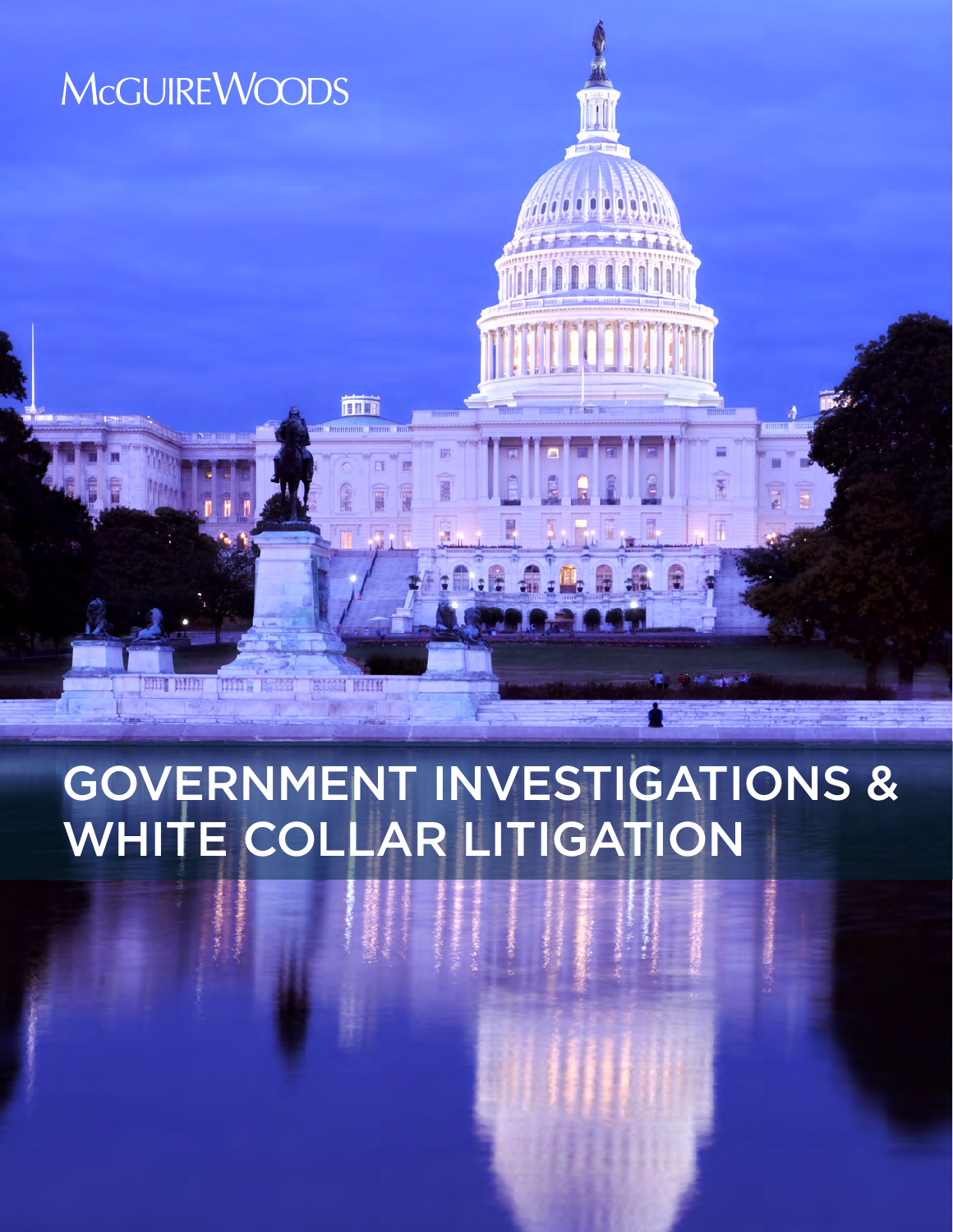## **MCGUIREWOODS**

## **GOVERNMENT INVESTIGATIONS & WHITE COLLAR LITIGATION**

Government investigations and related enforcement actions and litigation can take many forms, but they have one element in common: They require seasoned counsel to help clients navigate these difficult situations when their businesses and reputations are on the line. McGuireWoods' national Government Investigations & White Collar Litigation Department has the experience and credibility clients have come to trust with their most sensitive matters. Our deep bench of more than 80 attorneys represents individual and corporate clients across an array of industries in the full range of civil, criminal and congressional investigations and enforcement matters at the federal and state level.

For over a decade, Fortune 100 companies and high-profile individuals worldwide have called on McGuireWoods' nationally recognized Government Investigations & White Collar Litigation Department to handle some of their most notable and complex matters. From the Boeing "Max 8" DOJ investigation to the Mueller probe; from the opioid crisis to clergy misconduct; from congressional investigations to highly sensitive internal investigations across a broad spectrum of industries, clients turn to our premier team for its sound counsel and extensive experience working with clients to efficiently and effectively resolve their legal matters.

Our Government Investigations & White Collar Litigation Department is proud to be recognized as an elite practice, most recently honored by *Chambers USA* with a highly regarded nationwide ranking for Corporate Crime & Investigations, honored twice as White Collar Practice Group of the Year by *Law360*, and consistently ranked among the world's leading investigations firms on the *Global Investigations Review 100* guide to top cross-border investigations practices. *The Legal 500 United States*, a premier list of the country's best law firms, also commended McGuireWoods for the "exceptional quality" of our powerhouse white collar litigation practice.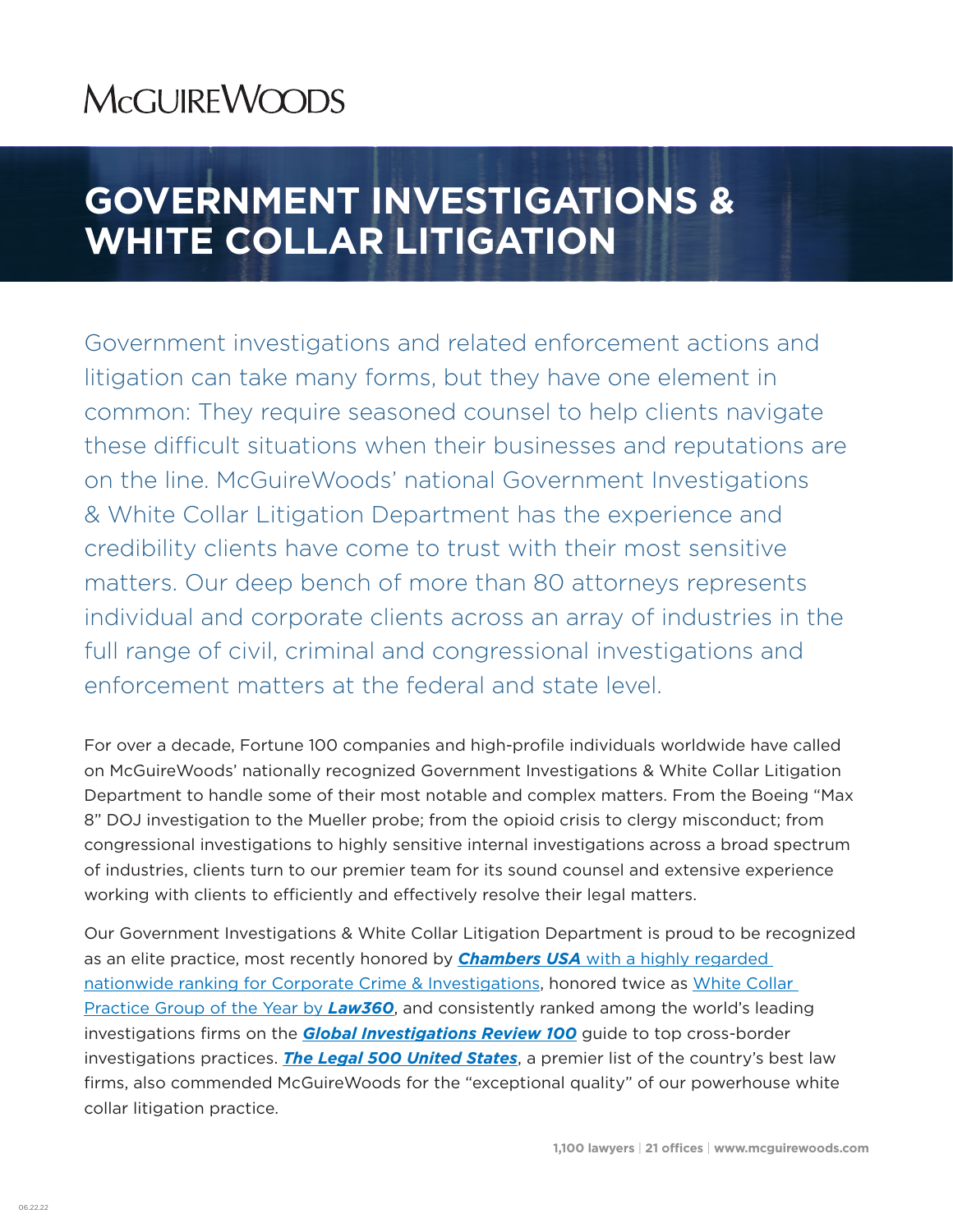## **ABOUT OUR TEAM**

Our team of more than 80 professionals reaches from coast to coast, composed of a deep bench of lawyers with decades of experience handling investigations and litigation at the intersection of business, politics and law. Our mission is clear: to provide responsive, effective representation of clients through focused, intense advocacy from the moment an investigation or inquiry commences.

Among our ranks are a former deputy attorney general of the United States, former U.S. attorneys, more than a dozen federal prosecutors, an associate counsel to the president of the United States and other former senior enforcement officials.

Strategically positioned in Washington, D.C., New York, Chicago, Atlanta, Richmond, Charlotte, Los Angeles, London and other locations, members of McGuireWoods' Government Investigations & White Collar Department had storied careers as elected officials, political appointees or within government agencies prior to joining the firm. Our team includes:

| <b>FORMER DEPUTY ATTORNEY GENERAL</b><br>AND ACTING ATTORNEY GENERAL OF THE<br><b>UNITED STATES</b>           | <b>FORMER ASSOCIATE DEPUTY ATTORNEY</b><br><b>GENERAL</b>                                          |
|---------------------------------------------------------------------------------------------------------------|----------------------------------------------------------------------------------------------------|
|                                                                                                               |                                                                                                    |
| <b>FORMER ASSOCIATE COUNSEL TO THE</b><br>PRESIDENT OF THE UNITED STATES                                      | <b>FORMER U.S. ATTORNEYS AND MORE THAN</b><br>A DOZEN FEDERAL PROSECUTORS                          |
|                                                                                                               |                                                                                                    |
| <b>FORMER ASSISTANT ATTORNEY GENERAL</b><br>FOR THE JUSTICE DEPARTMENT'S<br><b>NATIONAL SECURITY DIVISION</b> | FORMER ATTORNEY GENERAL OF VIRGINIA                                                                |
|                                                                                                               |                                                                                                    |
| <b>FORMER HIGH-LEVEL GOVERNMENT</b><br><b>ENFORCEMENT OFFICIALS AT THE SEC AND</b><br>THE JUSTICE DEPARTMENT  | DEPUTY INDEPENDENT COUNSEL UNDER<br><b>KEN STARR DURING THE WHITEWATER</b><br><b>INVESTIGATION</b> |
|                                                                                                               |                                                                                                    |
|                                                                                                               |                                                                                                    |

FORMER CHIEF COUNSEL TO A PRESIDENTIAL CAMPAIGN

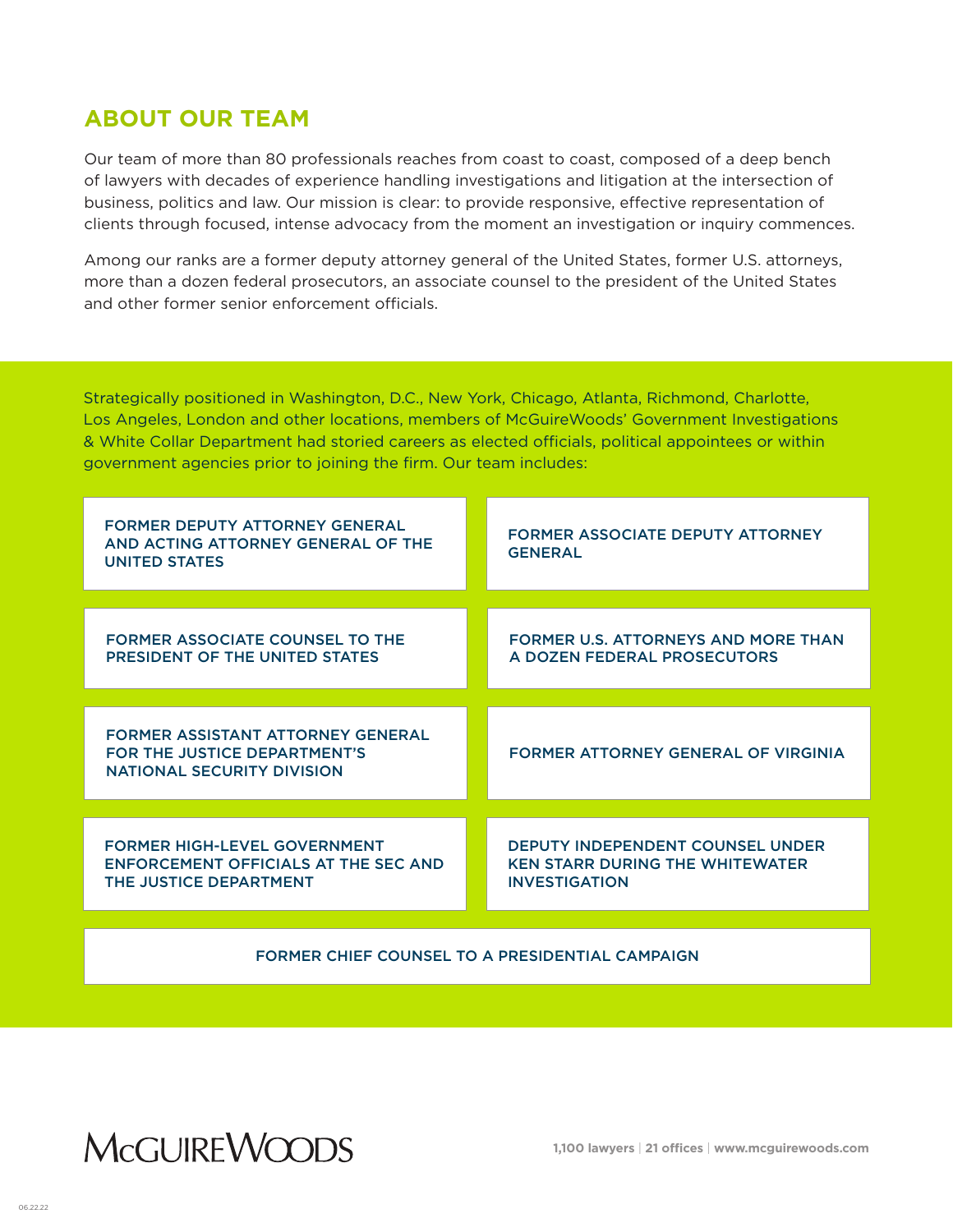### **HOW WE HELP**

Clients turn to McGuireWoods to handle sophisticated and sensitive matters for a simple reason: We know the ins and outs of civil and criminal investigations and enforcement matters at the federal and state level. We represent clients at every stage of government investigations — from informal inquiries through disciplinary proceedings and appeals — and we advise on matters involving federal agencies and other investigative bodies.

Building on a highly skilled group of former federal prosecutors, McGuireWoods has handled civil and criminal matters before the DOJ, ranging from Civil Division investigations under the False Claims Act to grand jury, public integrity, and other criminal investigations and proceedings conducted by DOJ's Criminal Division. Our Government Investigations & White Collar Litigation Department represents clients' interests to ensure their focus can remain on business while we press for a fair and just outcome, and our team has a breadth of experience in all manner of white collar matters.

### AREAS OF FOCUS

- Anti-bribery and anti-corruption (FCPA)
- Anti-money laundering (AML)/trade embargo compliance
- Bank defense and counseling
- **CFIUS**
- Compliance and ethics program investigations and counseling
- Congressional investigations
- Educational institution investigations and enforcement
- Energy enforcement
- Environmental investigations and enforcement
- **Export control and sanctions enforcement**
- False Claims Act investigations, litigation, and enforcement
- FEC/campaign finance investigations and enforcement
- Government contract investigations and enforcement
- Healthcare enforcement
- Inspector general investigations
- Immigration and worksite enforcement
- Law enforcement investigations
- Political investigations litigation and enforcement
- Securities enforcement and litigation
- State attorney general investigations
- Strategic risk and crisis management
- White collar defense

## **MCGUIREWOODS**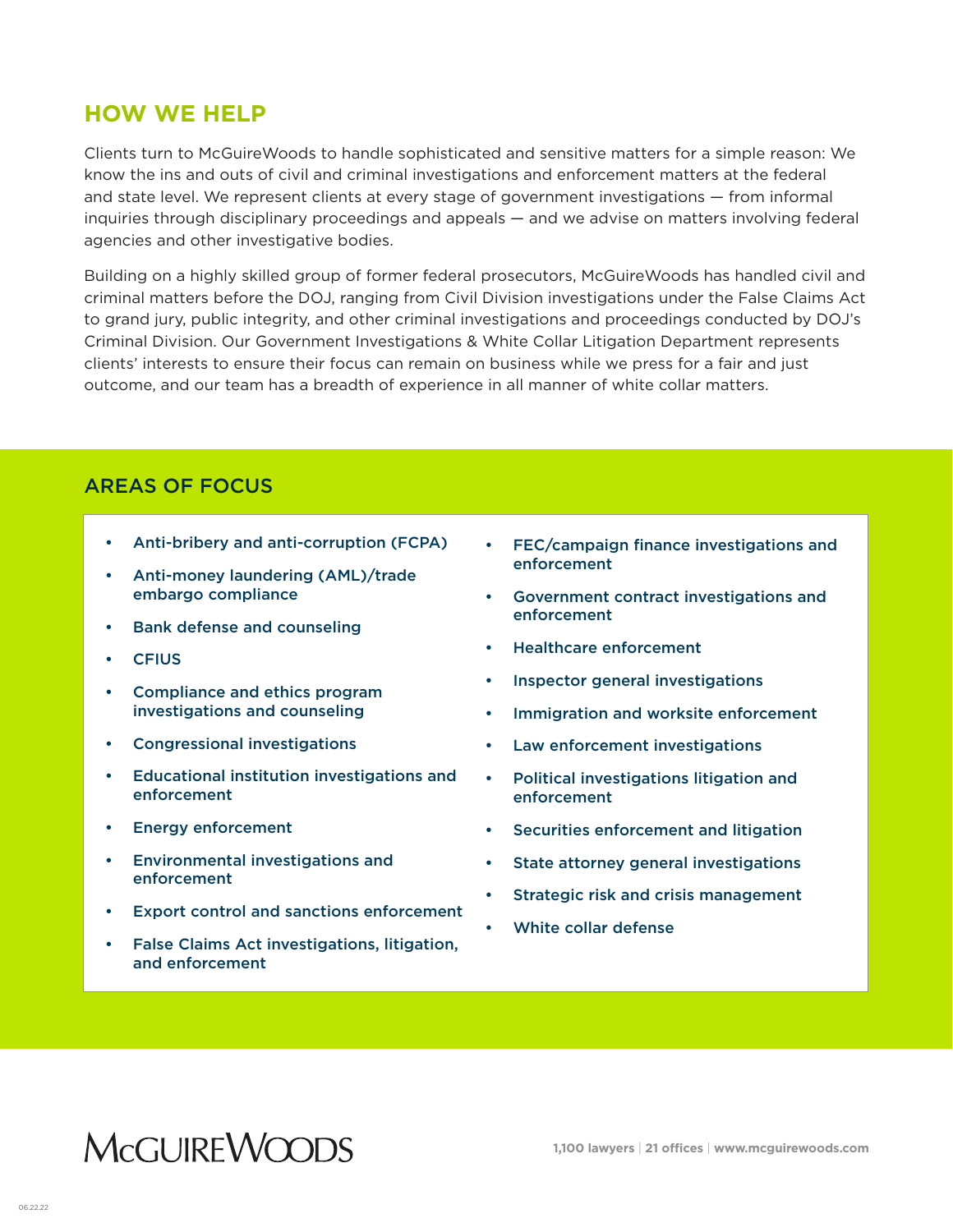## **RECENT REPRESENTATIVE MATTERS**

- **•** Represented a former sales executive of an engine manufacturing company in a criminal with the U.S. Securities and Exchange Commission and U.S. Attorney's Office for securities fraud, wire fraud, and mail fraud.
- **•** Won a hard-fought government procurement protest against our client filed by SpaceX who challenged the LSA awards and an "other transaction agreement" (OTA) award — totaling about \$2.4 billion.
- **•** McGuireWoods has served as Special Counsel for Opioid Litigation for Purdue Pharma, the maker of OxyContin, helping lead the company through litigation and government investigations related to the opioid crisis.
- **•** Representation of a pain specialist currently under investigation by the U.S. Attorney's Office in the Eastern District of Virginia (Richmond) for violating the Anti-Kickback Statute for receiving speaker fees from fentanyl manufacturer, INSYS, and for violating rules governing prescribing of opioids.
- **•** Defended a national bank in multiyear enforcement actions by the DOJ, SEC, OCC and multistate attorneys general into issues involving allegations of securities fraud and falsification of records.
- **•** Represented national bank and litigation target in \$1 billion Ponzi scheme fraud in Southern District of Florida in federal investigation and related investor litigation.
- **•** Represented City Power Marketing in FERC enforcement litigation in federal district court alleging manipulation of the PJM markets. The case settled with no admission of liability and a substantially reduced penalty and a payment plan that took into account the financial circumstances of the company. This case mattered to the industry because it was one of several cases testing

the limits of what FERC views as market manipulation and, it tested the unique procedural step of seeking "de novo review" of the Commission's determination in federal court.

- **•** Represented PSEG Energy Resources & Trade LLC in the resolution of what could have been a \$100 million-plus enforcement matter relating to PSEG's electricity offers into the mid-Atlantic-based PJM energy market. The settlement resolved all issues for PSEG, with no admission of violations, for a total payment of \$39.4 million.
- **•** Represented an American telecommunications company in a multi-year False Claims Act investigation and litigation.
- **•** Represented a nonprofit organization in a congressional investigation after they were issued a subpoena by the Senate Finance Committee for compelling production of documents related to the committee's investigation of organ procurement organizations (OPOs), and potential false claims
- **•** Represented a significant physician practice that had a relationship with a local health system that was alleged to have been in violation of the Anti-Kickback Statute and the False Claims Act.
- **•** Assisted a global Fortune 500 consumer products company with development of a comprehensive anti-corruption compliance program in connection with its expansion into non-U.S. business activities, most notably in Latin America and China.
- **•** Conducted an internal investigation for a publicly-traded specialty chemicals company to address whistleblower allegations of corrupt payments being made by company personnel to government officials in China, including a risk analysis and review of the company's entire global ABAC compliance program.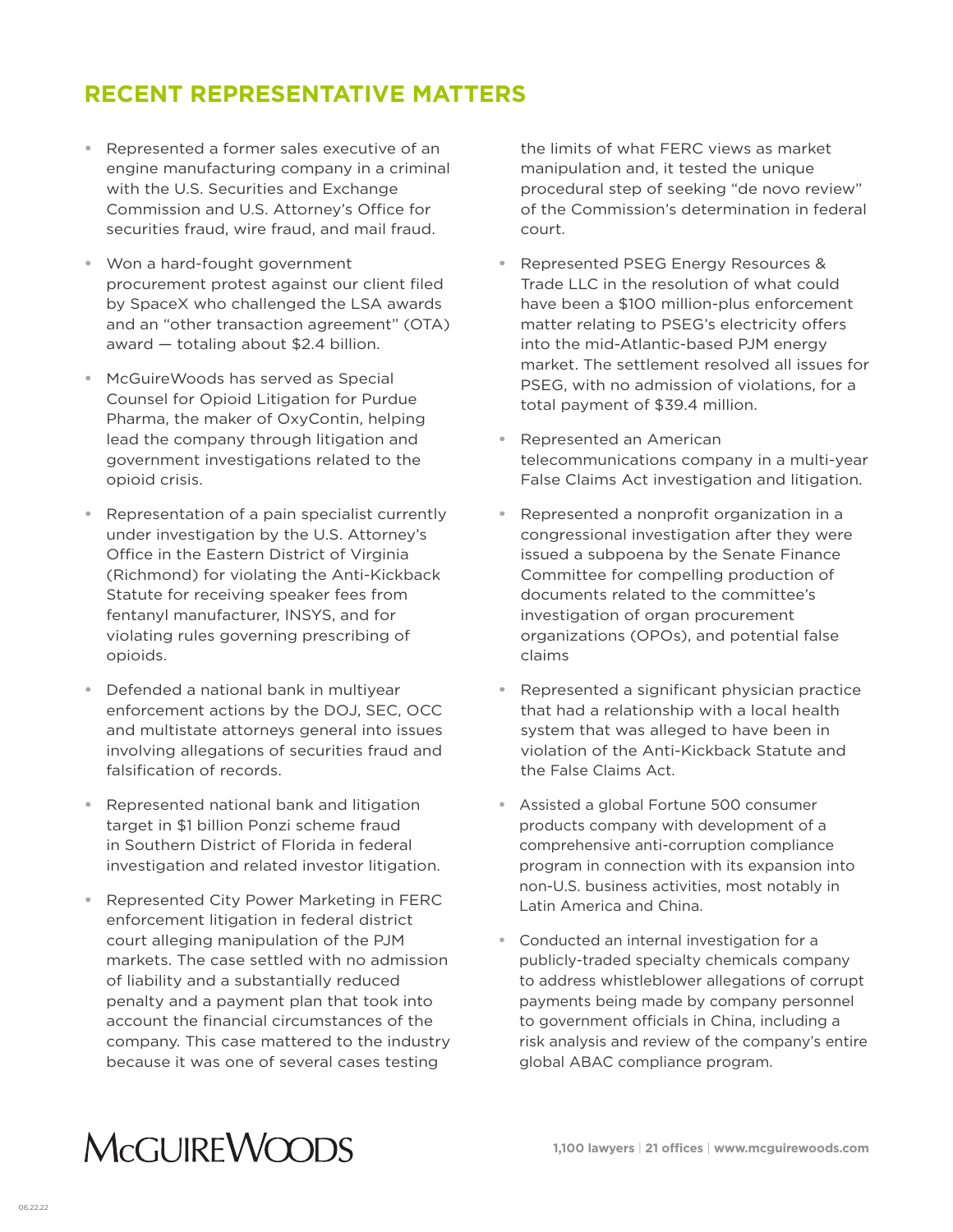## **KEY TEAM CONTACTS**



**JOHN D. ADAMS PARTNER** +1 804 775 4744 jadams@ mcguirewoods.com



**BRIAN BALTZ PARTNER** +1 202 857 2468 bbaltz@ mcguirewoods.com



**VIRGINIA M. BRUNER COUNSEL** +1 804 775 4372 vbruner@ mcguirewoods.com



**KATIE DOUGHERTY PARTNER** +1 757 640 3840 vkdougherty@ mcguirewoods.com



**MICHAEL FRANCISCO PARTNER** +1 202 857 1722 mfrancisco@ mcguirewoods.com



**WILLIAM E. GOYDAN PARTNER** +1 212 548 2146 wgoydan@ mcguirewoods.com



**JEFFREY M. HANNA PARTNER** +1 804 775 1001 jhanna@ mcguirewoods.com







**NOREEN A. KELLY PARTNER** +1 212 548 7025 nkelly@ mcguirewoods.com





### **ERIN B. ASHWELL**

**PARTNER** +1 804 775 1002 eashwell@ mcguirewoods.com

**ROBERT J. BITTMAN PARTNER** +1 202 857 2472 rbittman@



## mcguirewoods.com **EDWIN O.**

**CHILDS, JR. PARTNER** +1 202 857 1723 echilds@ mcguirewoods.com



**CHRISTINA M. EGAN PARTNER**

+1 312 750 8644 cegan@ mcguirewoods.com



#### **MILLIGAN J. G. GOLDSMITH PARTNER** +1 919 755 6697

mjgoldsmith@ mcguirewoods.com

#### **TANYA L. GREENE PARTNER** +1 213 457 9879 tgreene@ mcguirewoods.com



**CHERYL L. HAAS PARTNER** +1 404 443 5726 chaas@ mcguirewoods.com



**ELIZABETH J. HOGAN PARTNER** +1 202 828 2818 ehogan@ mcguirewoods.com



**KEVIN LALLY PARTNER** +1 213 457 9862 klally@ mcguirewoods.com



### **AYANIAN PARTNER**

**JOHN V.**

+1 202 857 2428 jayanian@ mcguirewoods.com



**ALEX J. BRACKETT PARTNER** +1 804 775 4749 abrackett@ mcguirewoods.com



#### **JASON H. COWLEY PARTNER** +1 212 548 2138 +1 704 343 2030 jcowley@mcguirewoods.com



**GREGORY HINOJOSA EVANS PARTNER** +1 213 457 9844 gevans@ mcguirewoods.com



**GORDY PARTNER** +1 202 857 2449 egordy@ mcguirewoods.com

**EMILY P.**



#### **LOUIS D. GREENSTEIN PARTNER**

+1 202 857 2415 lgreenstein@ mcguirewoods.com



#### **BENJAMIN HATCH**

**PARTNER** +1 757 640 3727 bhatch@ mcguirewoods.com







**LAURA COLOMBELL MARSHALL PARTNER** +1 804 775 4311 lmarshall@ mcguirewoods.com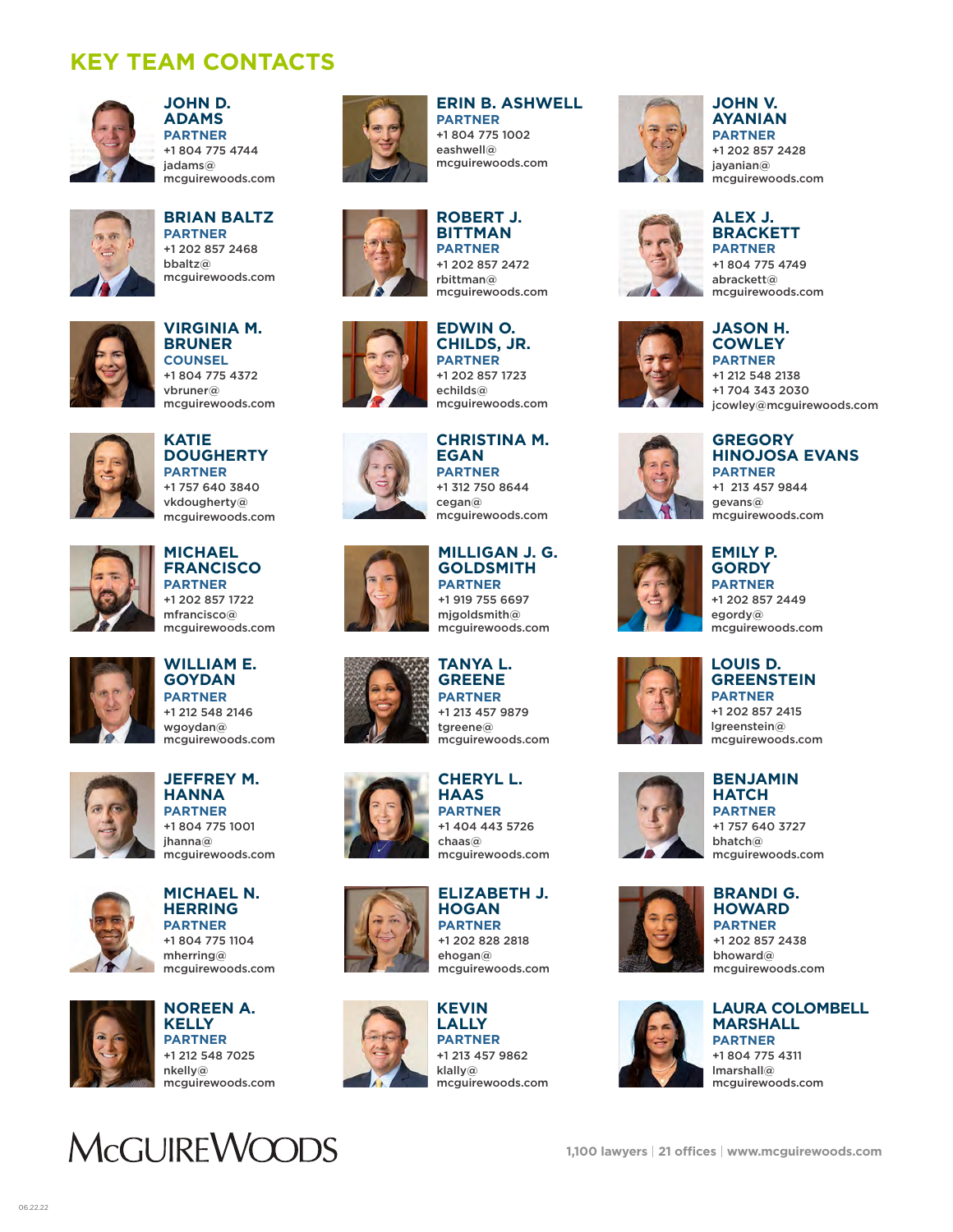## **KEY TEAM CONTACTS**



#### **CHARLES WM. MCINTYRE PARTNER**

+1 202 857 1742 cmcintyre@ mcguirewoods.com



**BEN A. O'NEIL PARTNER** +1 202 857 2466 boneil@ mcguirewoods.com







**JAMES A. SHERMAN COUNSEL** +1 202 828 2889 jsherman@ mcguirewoods.com



**DARREN W. STANHOUSE COUNSEL** +1 202 857 2448 dstanhouse@ mcguirewoods.com



**FRANCESCA TITUS PARTNER** +44 20 7632 1685 ftitus@ mcguirewoods.com



**MOLLY M. WHITE PARTNER** +1 310 956 3423 mwhite@ mcguirewoods.com



#### **JOHN S. MORAN PARTNER** +1 202 828 2817 jmoran@ mcguirewoods.com



#### **PATRICK J.**  +1 704 373 4629 morso@ mcguirewoods.com

**MATTHEW ORSO PARTNER**



**ROWAN PARTNER** +1 202 857 1758 prowan@ mcguirewoods.com

#### **ERIC SNYDER PARTNER**

+1 212 548 2113 esnyder@ mcguirewoods.com



#### **TODD R. STEGGERDA PARTNER**

+1 202 857 2477 tsteggerda@ mcguirewoods.com

#### **FARNAZ THOMPSON PARTNER** +202 857 2488 fthompson@

mcguirewoods.com



#### **TODD MULLINS PARTNER** +1 202 857 1752 tmullins@ mcguirewoods.com



#### **PAFFORD PARTNER** +1 202 857 1725 apafford@ mcguirewoods.com

**ABRAM J.** 

#### **BRANDON M. SANTOS PARTNER** +1 804 775 4745

bsantos@ mcguirewoods.com



#### **E. ANDREW SOUTHERLING PARTNER** +1 202 857 1772

asoutherling@ mcguirewoods.com



#### **GEORGE J. TERWILLIGER, III PARTNER**

+1 202 857 2473 gterwilliger@ mcguirewoods.com



**WHITE PARTNER** +1 703 712 5474 jwhite@ mcguirewoods.com

**MCGUIREWOODS**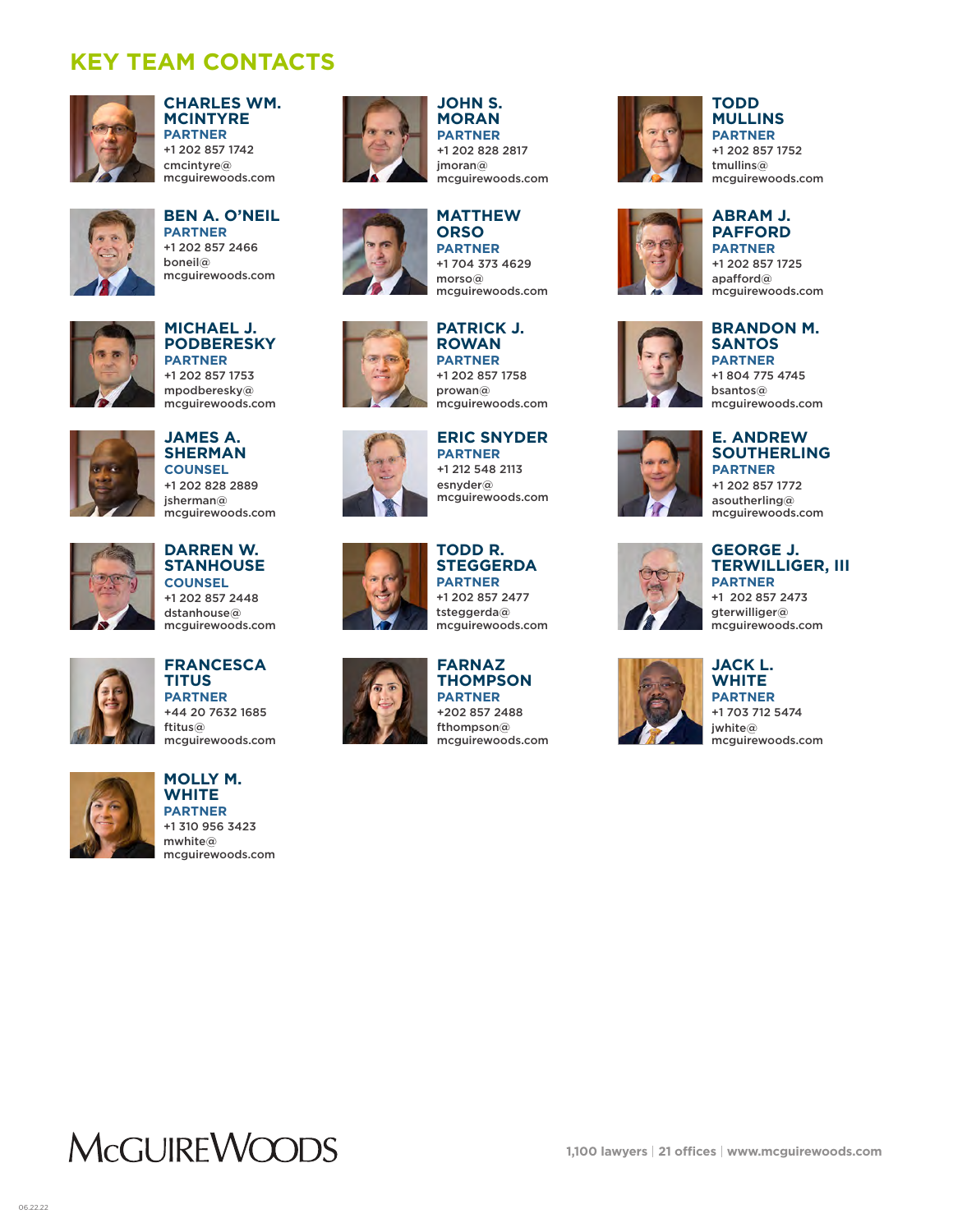### **ASSOCIATES**

Sam Adelmann Jah Akande Carolyn J. Appel Paul T. Atkinson Francis Aul R. Andrew (Drew) Austria Elissa N. Baur Karlee Starr Blank Ashley E. Bouchez Ayana Brown Caroline Schmidt Burton James Compton Robbie Day Roy G. Dixon, III Toby Fischer Amanda J. Goldstein Craig R. Haughton Ellen Hubbard Vinu G. Joseph Emily Kelley James E. Lego Jennifer E. LeMoyne Lauren Mann Eric W. Mills Edward M. (Eddie) Nogay Steven W. Peretz Maxine Peskens Clare E. Reardon Emily Song Sydney Snower Evan Tucker Abigail Urquhart Julian Veintimilla Jason M. Vespoli Patrick A. Wallace Bryan M. Weynand TJ Whittle Joseph L. Wilson, II